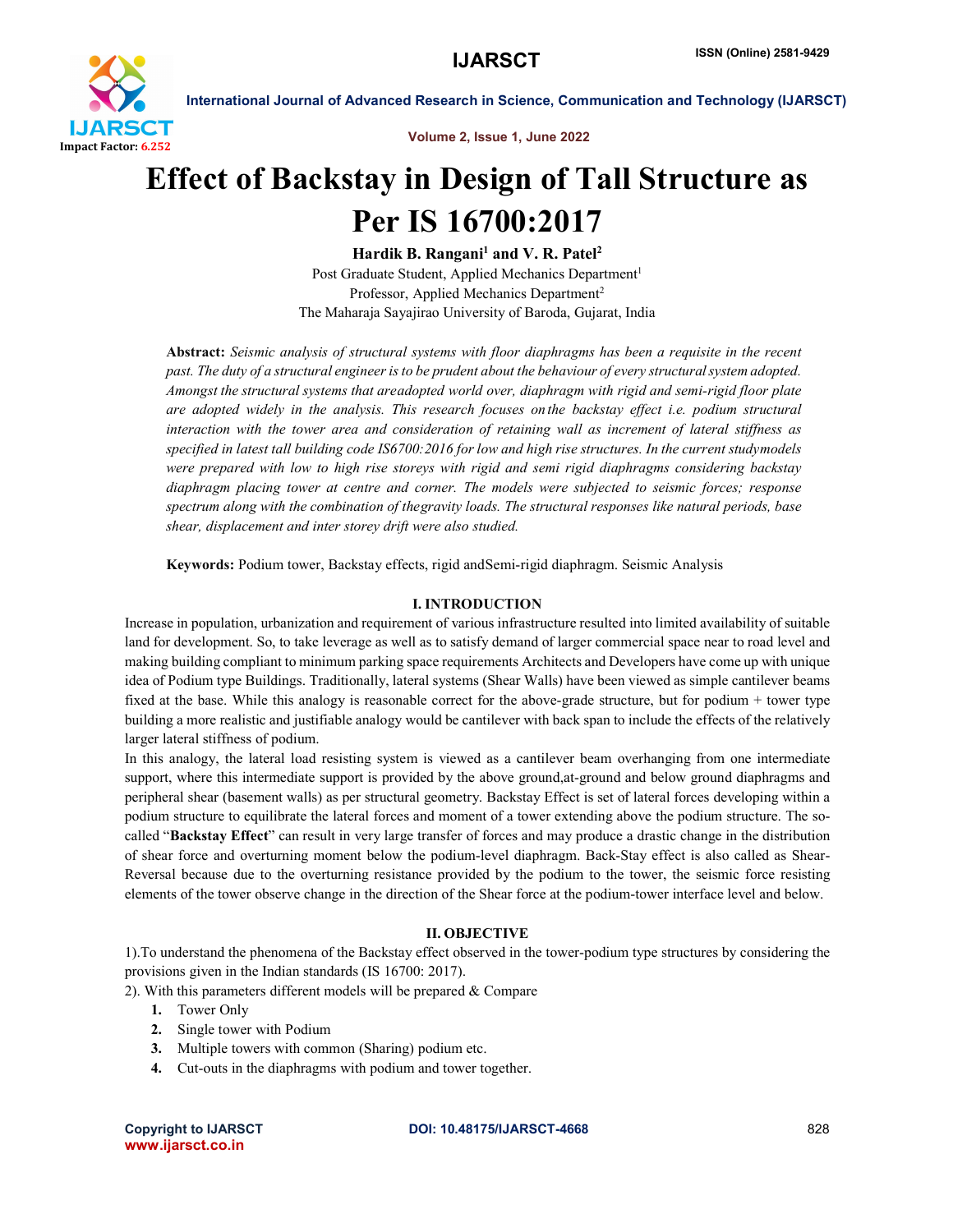

### Volume 2, Issue 1, June 2022

# II. ANALYSIS

CSI ETABS 2018 software was used for the analysis of the said 20 storey structure. The whole study was performed considering Earthquake load and Gravity Loads. Diaphragm have been modelled as Semi-Rigid because they transfer the loads acting on it (transverse & in plane) through out of plane to study the Backstay Effect these factors are to be considered and understood.

| <b>LOAD AND SEISMIC FACTOR</b> |                      |
|--------------------------------|----------------------|
| Dead Load                      | $1.5 \text{ kN/m}^2$ |
| Live Load                      | $3 \text{ kN/m}^2$   |
| Seismic Zone                   | Ш                    |
| Zone Factor                    | 0.16                 |
| Response reduction factor      |                      |
| Importance factor              | 1.2                  |
| Soil condition                 | Medium               |



Concrete Grade for slabs is M40 and different sizes of thickness considered are 150 mm, 200 mm. Concrete Grade for Beams is M45 and sections are (300x750) mm. Concrete Grade for Columns is M45 and sections used are (750x750) mm. Concrete Grade for Structural Wall is M35 and sections are 300 mm.

### III. RESULT

Following 4 ETABS Models were prepared.

- Model 1: T: Tower only
- Model 2: T+P1: Tower + 1 storey podium
- Model 3: T+P2: Tower + 2 Storey Podium
- Model 4 : T+P3: Tower + 3 Storey Podium

As per tall building code clause 5.4 for lateral drift for factored earth quake load factored combination the drift is limited to h<sub>i</sub> / 250. For dynamic analysis displacement for scaled factor of base shear for bare frame h<sub>i</sub>/250 theoretical limit was calculated to be 240 mm. It was found that bare frame displacement was found to be within the limits for dynamic analysis. The Top storey displacement for only tower is 198.21 mm and Three Storey podium Displacement is 151 mm. The top storey displacements for rigid decreased about 20 to 25 % when back stay diaphragm effectwas considered. Thisis because increase in stiffness and massdue to backstay diaphragm.

Inter storey drift = 0.004 x H (Floor height 3000 mm). Storey drift limitation as per IS 1893-2016 clause 7.11.1 shallnot exceed 0.004 times the storey height under the action of design base shear V<sub>b</sub>. As per IS 16700- 2017 the storey tall building code the drift is taken as limited as  $h/400$ . Drift limit $0.004 \times 3000 = 12.0 \text{ mm}$ .

www.ijarsct.co.in

### Copyright to IJARSCT **DOI: 10.48175/IJARSCT-4668** 829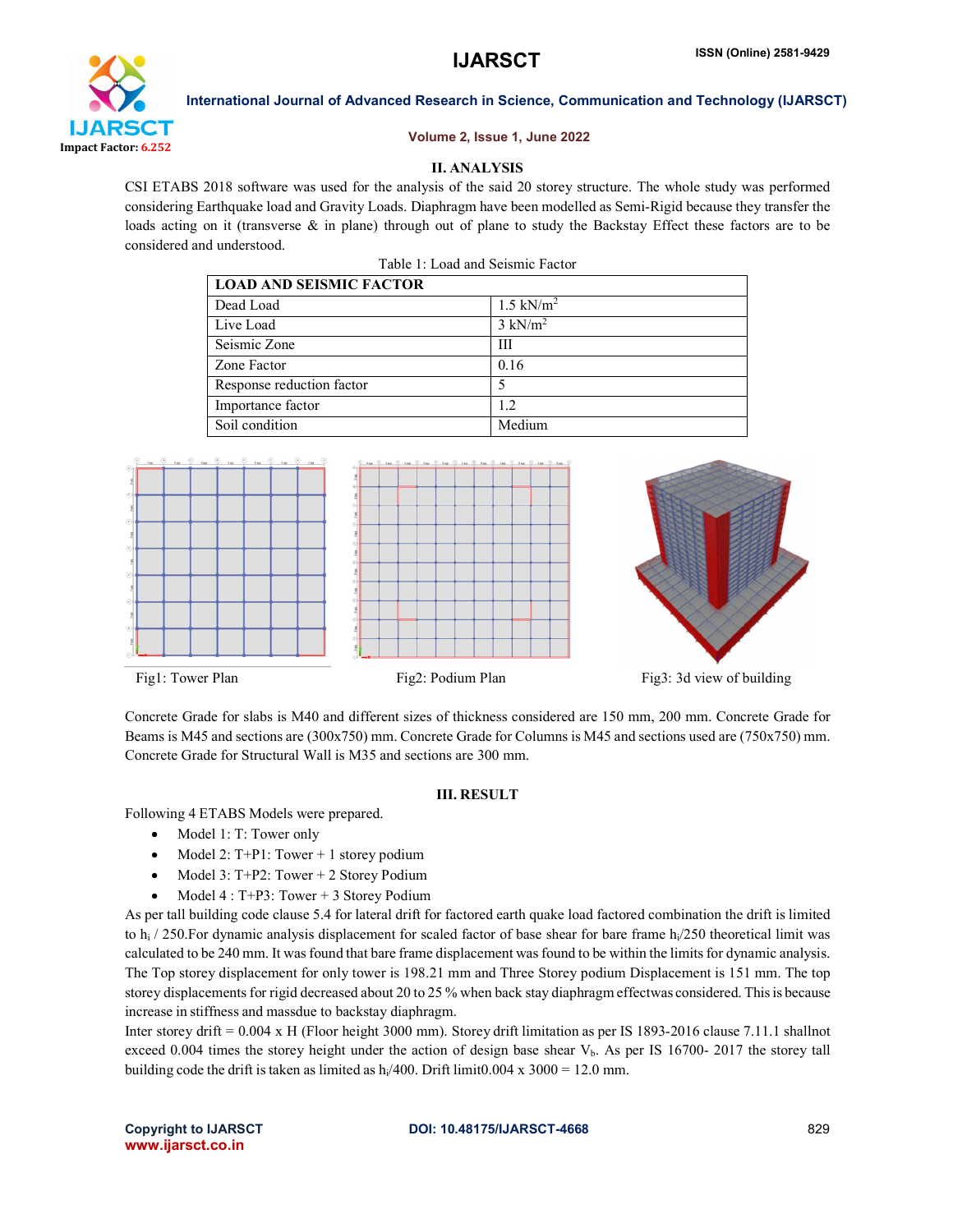











Fig 5: Storey Shear

Fig 5: showed maximum shear reversal. From the results obtained, and Fig6: maximum Bending Moment in case of only Tower was observed at the Base level while considering Backstay (Podium + Tower), maximum Bending Moment was observed at the main Backstay level. Similar Shear Reversals were observed in case of both the Lateral directions. Shear reversal is critical because shear force changes direction within the podium levels, and same lateral load resisting element helps resist the changing shear force.



Fig6: Overturning moment

www.ijarsct.co.in

Copyright to IJARSCT **DOI: 10.48175/IJARSCT-4668** 830